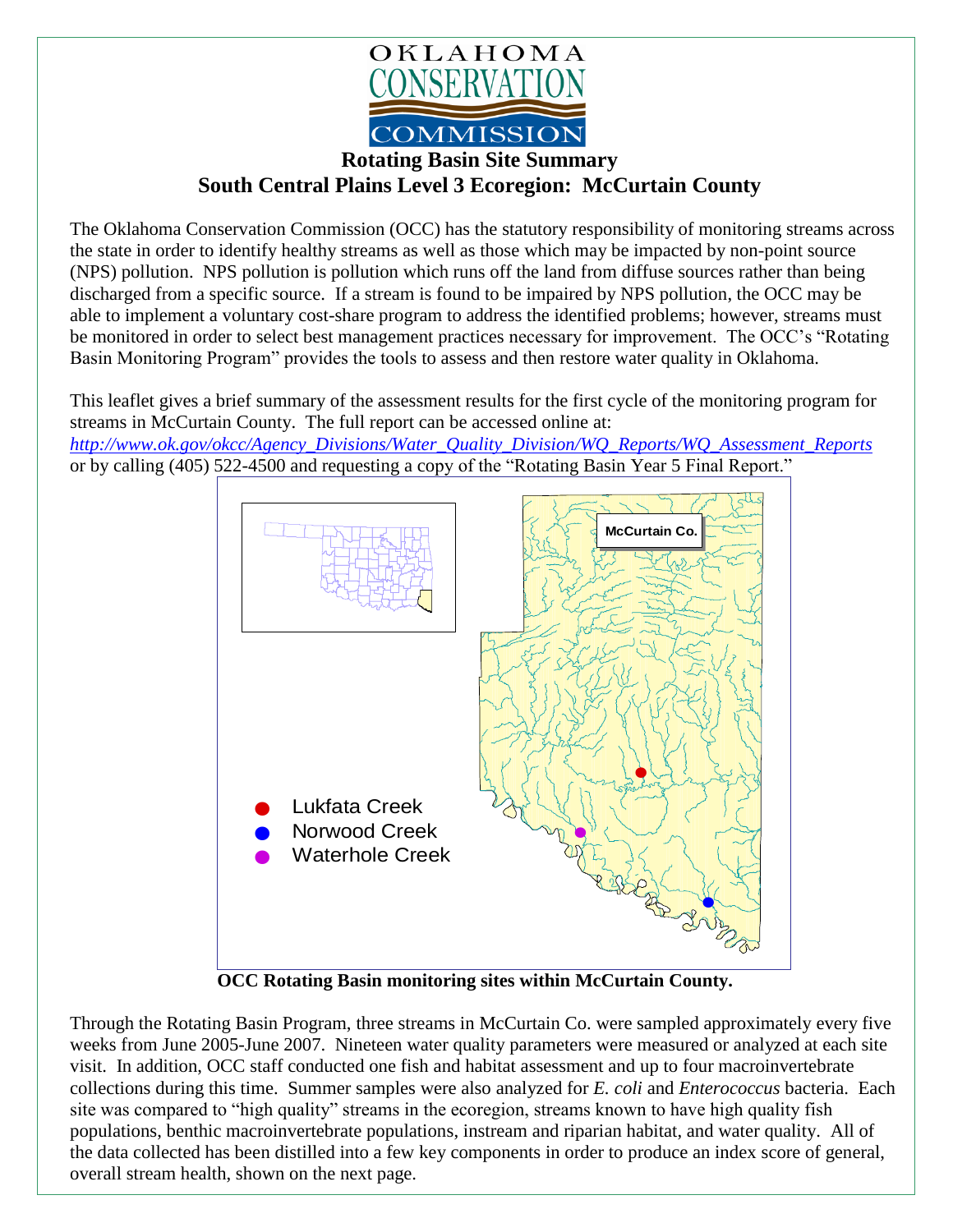**Summary of general stream health as determined by comparison to high quality streams in the South Central Plains ecoregion and by assessment using Oklahoma State Water Quality Standards†.**

|                                                          | <b>Moderate</b>         |                                | <b>Poor</b>                      |
|----------------------------------------------------------|-------------------------|--------------------------------|----------------------------------|
| moderate<br>good<br>poor                                 | Lukfata<br><b>Creek</b> | <b>Norwood</b><br><b>Creek</b> | <b>Waterhole</b><br><b>Creek</b> |
| <b>Overall Stream Health</b>                             | 39                      | 31                             | 27                               |
| Phosphorus                                               | 5                       | 3                              | 3                                |
| Nitrogen                                                 | 5                       | 5                              | 5                                |
| Ammonia                                                  | 5                       | 5                              | 5                                |
| Dissolved Oxygen                                         | $1*$                    | $1*$                           | $1*$                             |
| pH                                                       | $-5$                    | $-5$                           | $-5$                             |
| Turbidity                                                | 5                       | 5                              | 5                                |
| Salts (chloride, sulfate, TDS)                           | 5                       | 5                              | 5                                |
| Fish                                                     | 5                       | $\mathbf{1}$                   | 1                                |
| Macroinvertebrates                                       | 5                       | 5                              | 1                                |
| Instream/Riparian Habitat                                | 5                       | 3                              | 3                                |
| Bacteria                                                 | 3                       | 3                              | 3                                |
| Scale of 1-5 with 5 being the best                       |                         |                                |                                  |
| KEY:<br>1=significantly worse than high quality sites    |                         |                                |                                  |
| 3=not as good as high quality sites but not impaired     |                         |                                |                                  |
| 5=equal to or better than high quality sites in the area |                         |                                |                                  |
| -5=impaired by state standards                           |                         |                                |                                  |

Lukfata Creek (OK410210-07-0010G): This stream is on the state's 303(d) list<sup>†</sup> as impaired due to pH. The stream has higher bacteria levels than high quality sites in the ecoregion but is not impaired for bacteria currently. All other values were good.

**Norwood Creek (OK410100-01-0050H):** This stream is on the state's 303(d) list† as impaired due to pH. The stream has higher bacteria levels than high quality sites in the ecoregion but is not impaired for bacteria currently. Phosphorus levels were higher than good quality streams in the ecoregion. The fish community was rated "poor" relative to high quality sites in the ecoregion.

**Waterhole Creek** (OK410100-01-0340D): This stream is on the state's 303(d) list<sup>†</sup> as impaired due to pH. The stream has higher bacteria levels than high quality sites in the ecoregion. Phosphorus levels were elevated in relation to the high quality streams in the ecoregion. The fish community was rated "poor" relative to high quality sites in the ecoregion, and the macroinvertebrate community was moderately impaired.

*† The use of Oklahoma Water Quality Standards to assess streams and the 2008 results are described in the DEQ's 2008 Integrated Report, accessible online at [http://www.deq.state.ok.us/wqdnew/305b\\_303d/2008\\_integrated\\_report\\_entire\\_document.pdf](http://www.deq.state.ok.us/wqdnew/305b_303d/2008_integrated_report_entire_document.pdf)*

*\* This site may be listed as impaired by state standards, but ongoing research indicates that low dissolved oxygen levels occur naturally in this part of the state*